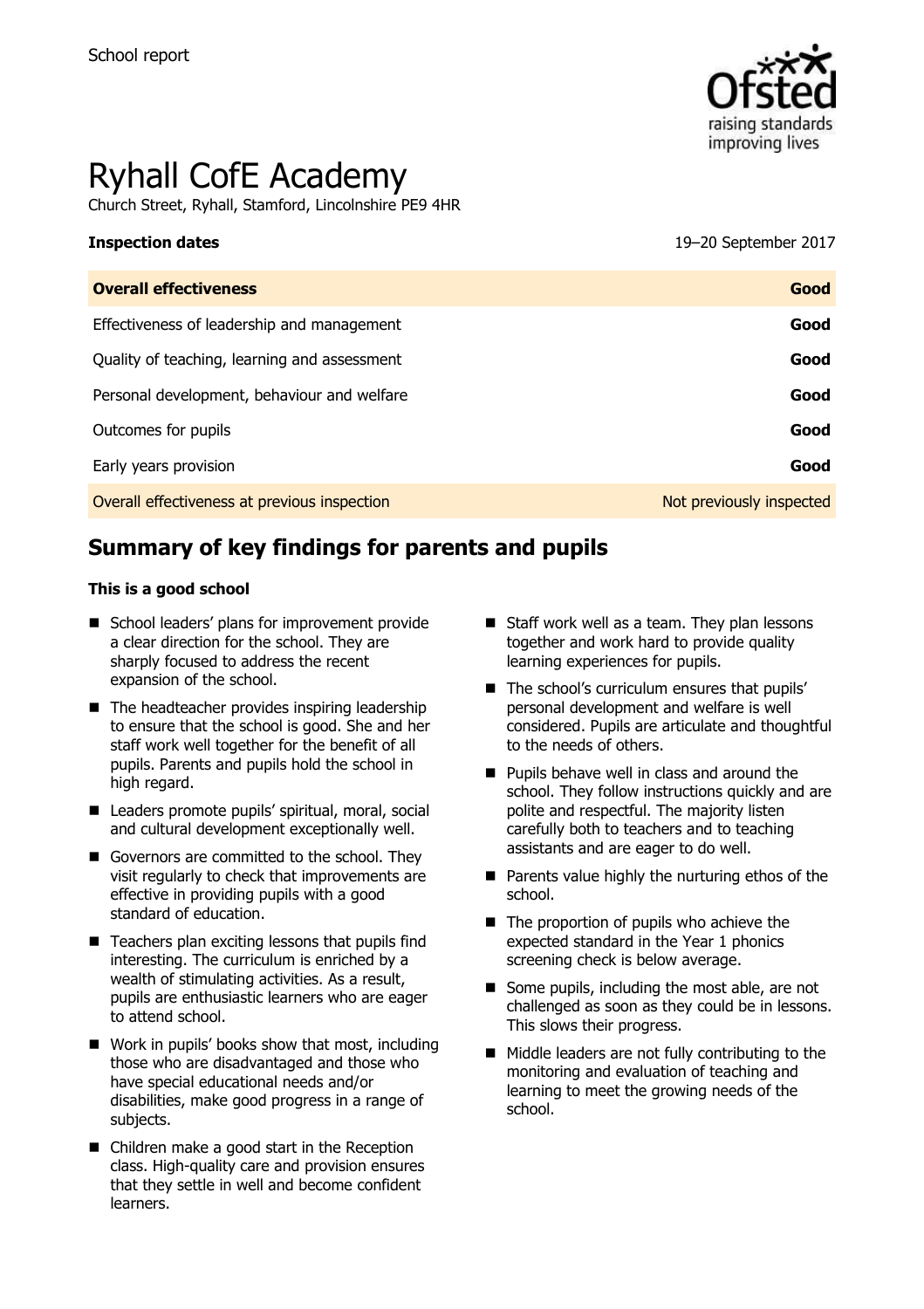

# **Full report**

### **What does the school need to do to improve further?**

- Improve the quality of teaching and learning of phonics so that more pupils achieve the expected standard in the Year 1 phonics screening check.
- **Ensure that teachers give pupils appropriately challenging work right from the start of** their lessons so that it stretches and deepens their learning, to further accelerate their progress in all subjects.
- **Further develop capacity in middle leaders so that they more effectively support the** headteacher in monitoring and evaluating the quality of teaching and learning.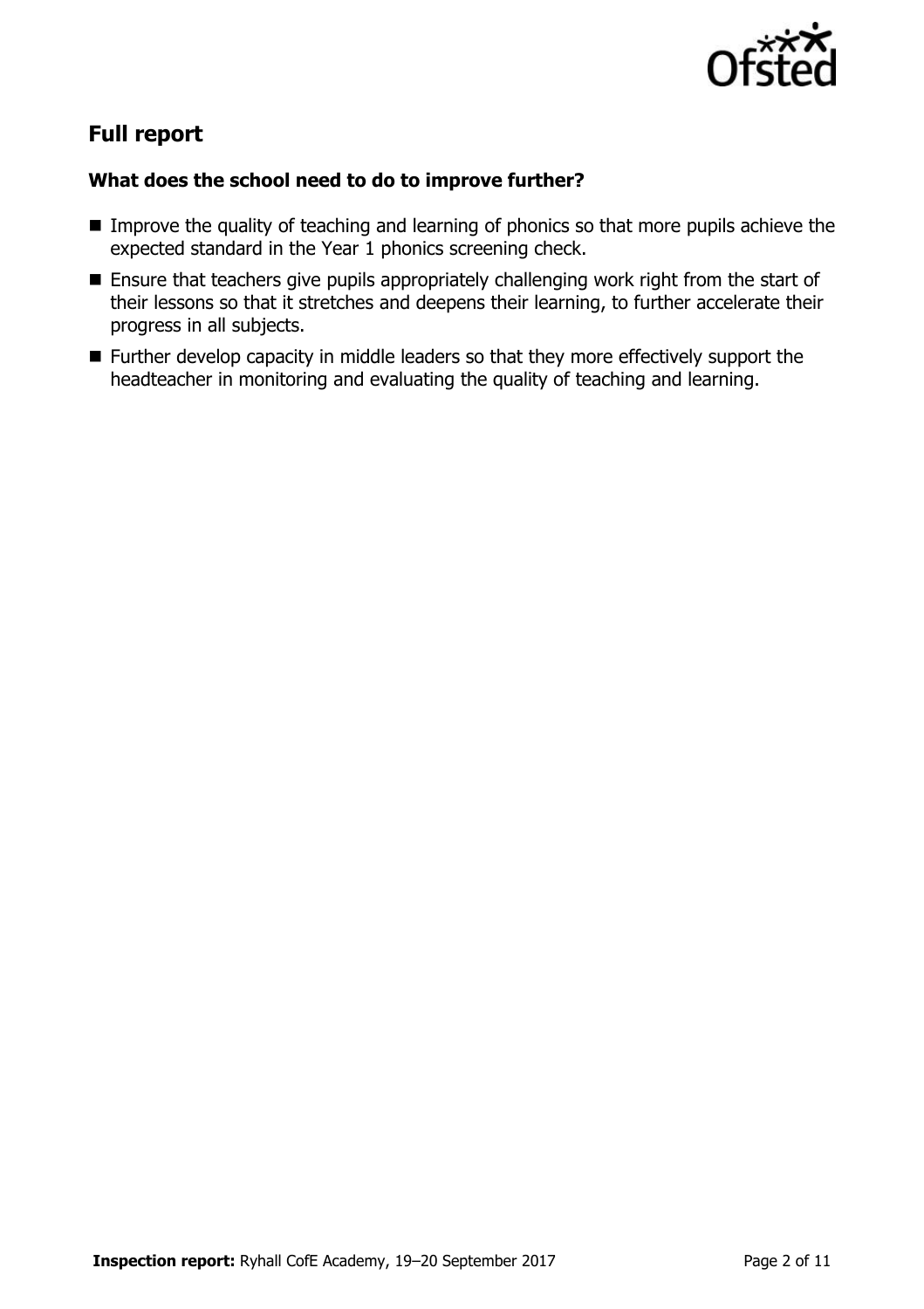

# **Inspection judgements**

#### **Effectiveness of leadership and management Good**

- Leaders' plans to improve the school are precise. They correctly identify the priorities and the actions needed to achieve success. As a result, the headteacher and governors have coped well with the expansion of the school and are driving improvements forwards and embedding good practice.
- The headteacher provides an inspirational model of leadership for all staff. Parents and pupils recognise the significant change in culture she has brought about in the school. She is ably supported by her staff, the governing body and the school improvement officer for the Peterborough Diocese Education Trust. Their shared vision, drive and determination have been vital to the improvements made over time and the subsequent expansion of the school.
- Pupils' spiritual, moral, social and cultural understanding is a strength of the school. It is well supported by a curriculum that engages and enthuses pupils. For example, pupils in Year 4 debated the issue of conservation as opposed to the need to build more modern affordable homes. They wrote highly effective letters to the company who were building the new homes, expressing their concern about the impact on the environment. In addition, older pupils have learned about the importance of good mental health and positive attitudes to learning. They say they are encouraged to learn from their mistakes and consider their 'bounce back ability'.
- The school offers a stimulating curriculum that motivates pupils and contributes to their outstanding personal development. Leaders are committed to improving English and mathematics skills through a curriculum that gives pupils many opportunities to show initiative and creativity. Consequently, the curriculum very successfully promotes spiritual, moral, social and cultural development.
- Pupils are well prepared for life in modern Britain. Through their school council, eco warriors and junior police cadet officer roles, they gain an understanding of democracy. In addition, collective worship and lessons regularly focus on school values, such as 'respect' and 'compassion', as well as what it is like to be a citizen in the wider community. This focus ensures that pupils learn about the importance of the rule of law and the importance of treating people with respect.
- Leaders and governors effectively use the pupil premium funding and the funding for those pupils who have special educational needs and/or disabilities. They make sure that the small number of these pupils achieve well. The design of the curriculum and the use of targeted additional support ensure that throughout the school the vast majority of these pupils make good progress.
- Good use is made of the primary school physical education and sport premium funding to provide specialist teaching and training for staff. The school also provides extensive after-school clubs, such as gymnastics, basketball and dance. As a result, pupils' physical development and understanding of the importance of keeping fit to stay healthy are good.
- School leaders have created a strong, nurturing culture and ethos in the school. Staff work well together and have remained determined to do the best for pupils throughout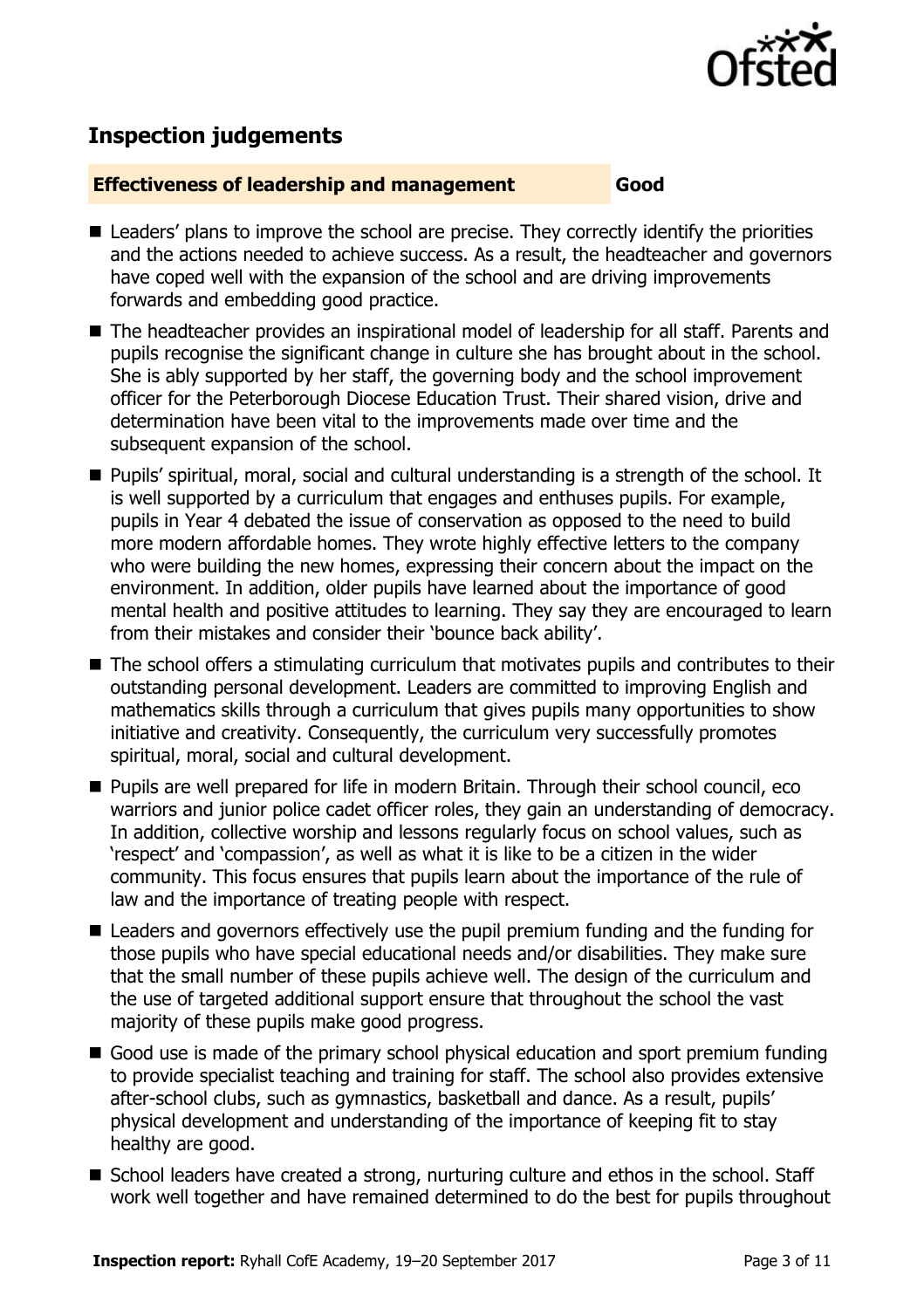

the recent changes to the school. Leaders have acted promptly to appoint new staff to strengthen teaching and learning and further develop leadership to meet the needs of this growing school.

- In the past, middle leaders have not fully contributed to the evaluation of teaching and learning. School leaders have accurately identified that this is an area for development in order to ensure that, as the school grows, leaders at all levels are held to account for the quality of teaching, learning and assessment.
- Leaders have not rigorously monitored the effectiveness of the teaching of phonics so that more pupils, particularly low-ability pupils, attain the expected standard in the Year 1 phonics screening check.

#### **Governance of the school**

- Governors have a good understanding of the school and are committed to its continuing improvement. They have responded commendably to the need to restructure the school to accommodate the high number of pupils joining in recent months. Their support has enabled staff to better manage transition for these pupils. As a result, these pupils are well settled and eager to learn.
- Governors understand their roles and responsibilities for securing school improvement. They visit the school frequently to meet with leaders to discuss the provision for pupils and make checks on the quality of teaching, learning and assessment. They use the school's performance information well to ask questions of school leaders and hold them to account.
- The governing body checks on how the use of additional funds, such as the pupil premium and sport premium funding, are used to impact on standards. They receive regular reports from the headteacher on the outcomes for different groups of pupils. The governor with responsibility for special educational needs keeps a close check on the progress of additional support and the impact of the additional income for this group of pupils. As a result, vulnerable pupils achieve well at school.

### **Safeguarding**

- The arrangements for safeguarding are effective. Leaders and other school staff know pupils well and this contributes to the strong culture of care. The vast majority of parents consider their children are safe and that staff look after them well at school.
- Leaders provide a safe environment for pupils and ensure that policies and procedures for safeguarding are well implemented. Staff undertake regular training and are vigilant to the risks of extremist views. They know what to do if they have a concern about a child. Leaders keep precise records which show effective work with external agencies.
- The culture of safeguarding within the school is evident in the way pupils feel safe. Pupils trust adults in the school and say they know who to talk to if they are worried. Pupils told inspectors how the school ensures that they are safe at school, including how to stay safe online.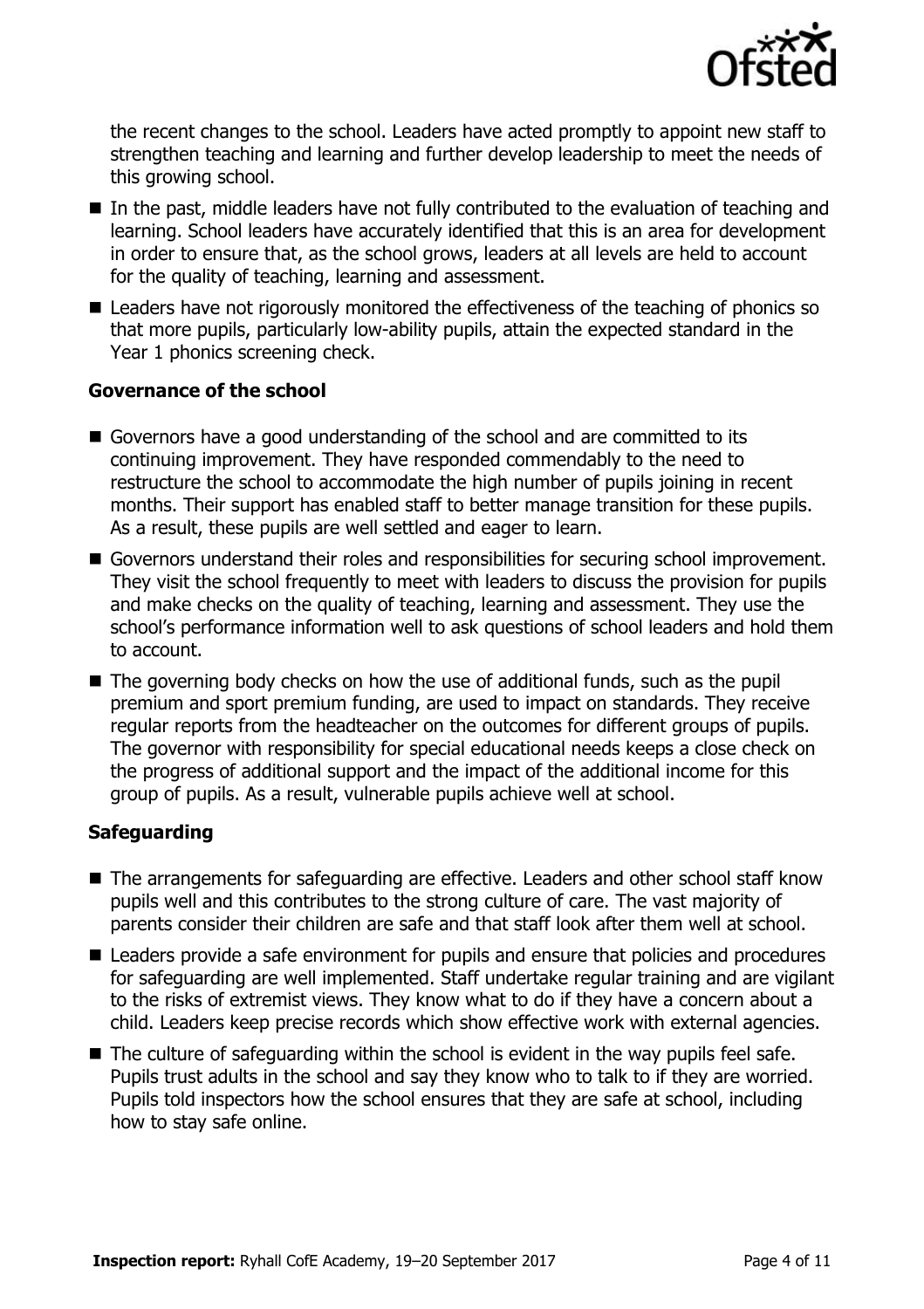

### **Quality of teaching, learning and assessment Good**

- Teachers and teaching assistants work well together. They plan exciting lessons that inspire and motivate pupils. Relationships with pupils are strong and pupils are enthusiastic learners. As a result, the majority of pupils make good progress in their work across a range of subjects.
- Inspectors' observations of learning, examination of pupils' books and the current school assessment information show that teaching is typically good. Where teaching is less strong, the headteacher provides effective support and guidance.
- Pupils who have special educational needs and/or disabilities receive good support. Teachers have termly meetings with the special educational needs coordinator to discuss pupils' individual learning plans. Subsequently, teachers carefully plan targeted interventions to support these pupils. As a result, this group of pupils make good progress.
- Teachers often extend pupils' learning through the use of well-considered questions. Teachers' feedback encourages pupils to reflect on how they could improve their work further and deepens their understanding.
- Pupils self-evaluate the quality of their work. Scrutiny of pupils' books shows that, over time, this is helping to reinforce learning and encourage pupils to learn from their mistakes. One Year 3 pupil told an inspector he 'loves a good challenge!' and went on to write, 'in the blink of an eye, the rain came down as fast as Mo Farah'. This was in response to the challenge from his teacher to improve the fronted adverbial in his sentence.
- Teachers provide lessons that allow pupils to practise their English and mathematical skills across different subjects. Pupils' topic work in subjects such as history and science often reinforces pupils' learning in writing and data handling, for example. This ensures that pupils' learning is consolidated over time. Year 1 pupils were observed taking part in a 'listening walk'. They used their scientific skills to explore the variety of sounds they could hear and identify the sources. The teacher and teaching assistant then skilfully encouraged pupils to record their findings using a variety of adjectives.
- Teachers pay particular attention to the development of key skills, such as handwriting, spelling and grammar, in pupils' writing. Pupils write for a range of purposes, sometimes over extended periods, and this helps to build their resilience as writers. Over time, pupils' writing shows improvements in the quality, presentation and maturity of content. Consequently, it becomes increasingly engaging for people to read.
- Teachers provide many opportunities for pupils to use and apply their mathematical skills. When solving mathematical problems, pupils are expected to explain what they have done and why. This improves their reasoning skills. In Year 5, pupils enthusiastically solved problems involving square numbers through their topic of ancient Greeks. They were challenged to explain their thinking to each other while using Greek numbers.
- Teachers model reading well to pupils and use quality texts to plan interesting work in English and across the curriculum. Pupils spoke enthusiastically about their enjoyment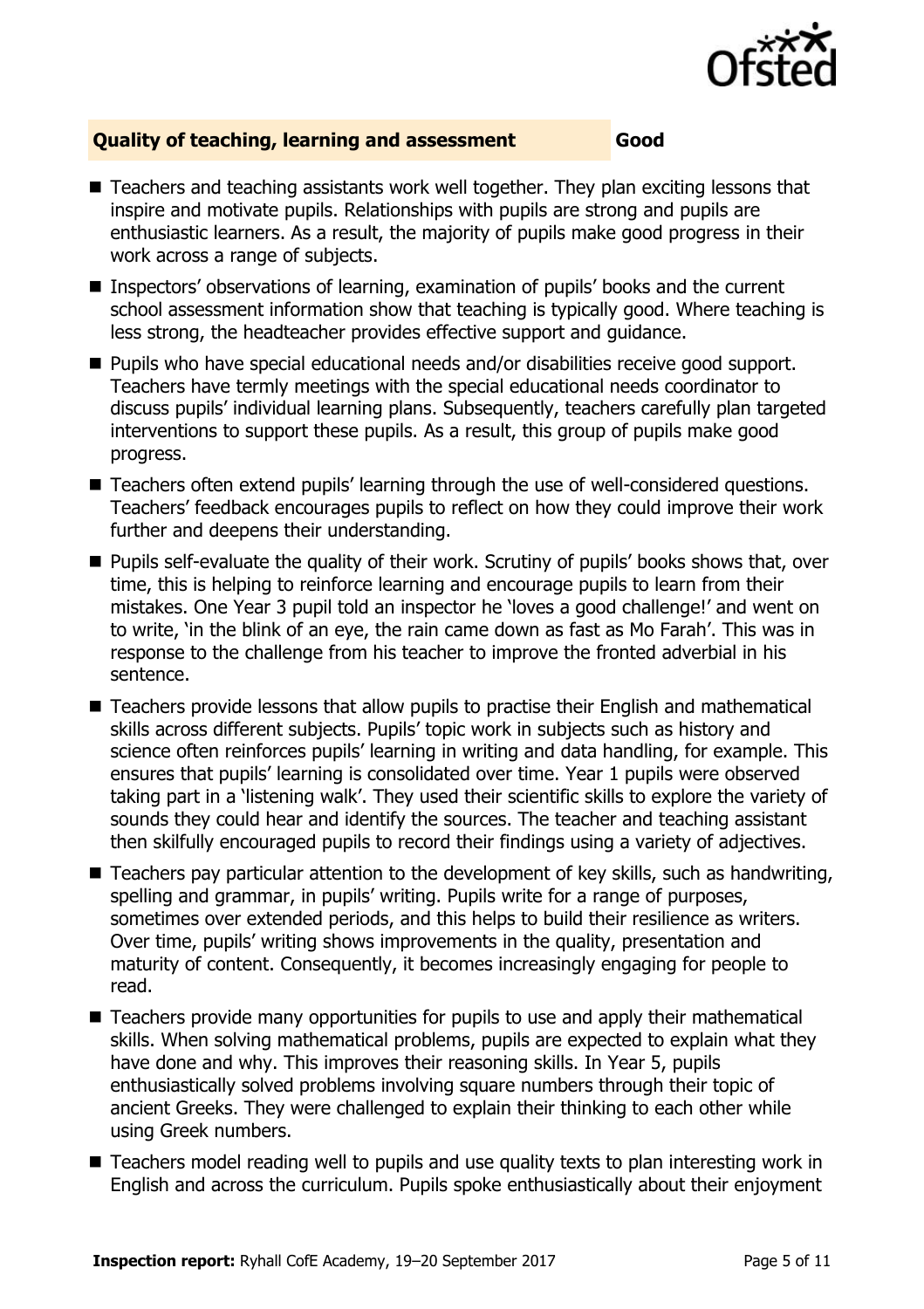

of reading and value the spaces teachers provide for them to 'relax with a book'.

- Inspectors heard pupils reading fluently and with expression. Pupils value reading and are encouraged to read for different purposes. Year 6 pupils told me that they also enjoy drama based on stories and excitedly told me how they sometimes get opportunities to act them out to the rest of the school. Furthermore, inspectors observed pupils in Year 2 using a book about the history of London to check facts for their newspaper writing about the Great Fire of London.
- Teachers teach pupils to use their developing phonics knowledge to read new or unfamiliar words. This develops their confidence and enhances their ability to read for pleasure. However, not enough pupils, particularly low-ability pupils, are attaining the expected standard in the Year 1 phonics screening check.
- Teachers use skilful questioning and challenging tasks to extend and deepen pupils' learning. However, teachers do not consistently provide pupils with access to challenging work at the earliest possible opportunity in lessons. This slows their progress.

#### **Personal development, behaviour and welfare Good**

#### **Personal development and welfare**

- The school's work to promote pupils' personal development and welfare is outstanding. Pupils are polite and well-mannered. The school has a warm, nurturing and friendly atmosphere where pupils enjoy learning.
- The vast majority of parents value highly the care and attention staff give to developing pupils as individuals. One parent commented, 'the emphasis on caring, equality and respect all help to make the look and feel of the school amazing'. Another parent stated that, as a result of the teaching at Ryhall, her children had 'progressed unrecognisably in their confidence and self-esteem'.
- **Pupils are articulate and self-assured. They are confident and have excellent attitudes** to learning. Pupils who inspectors spoke with said that they like learning through interesting topics and appreciate having a challenge because 'it makes our brains grow bigger. Challenges make us awesome learners.'
- **Pupils recognise that they are well cared for. They are taught how to stay safe and feel** safe in school. They learn about risks, such as using social media and stranger danger. Unkindness and bullying are rare. Pupils know about the different types of unkind behaviour and are confident that adults deal with any poor behaviour quickly and effectively. Pupils say they feel empowered to 'talk through any disagreements' through support from staff, such as in the 'Can we talk?' club.
- Leaders effectively promote healthy lifestyles. Pupils were able to explain to inspectors how to stay healthy by eating well and exercising regularly. They value highly the range of sporting clubs and activities provided by the school. Pupils are also aware of spaces where they can relax and reflect, such as the 'reflection room', classroom reading corners and the outdoor reading area.
- **Pupils socialise well and are aspirational to help others and make their school and local** area better. For example, they are encouraged to take on elected positions of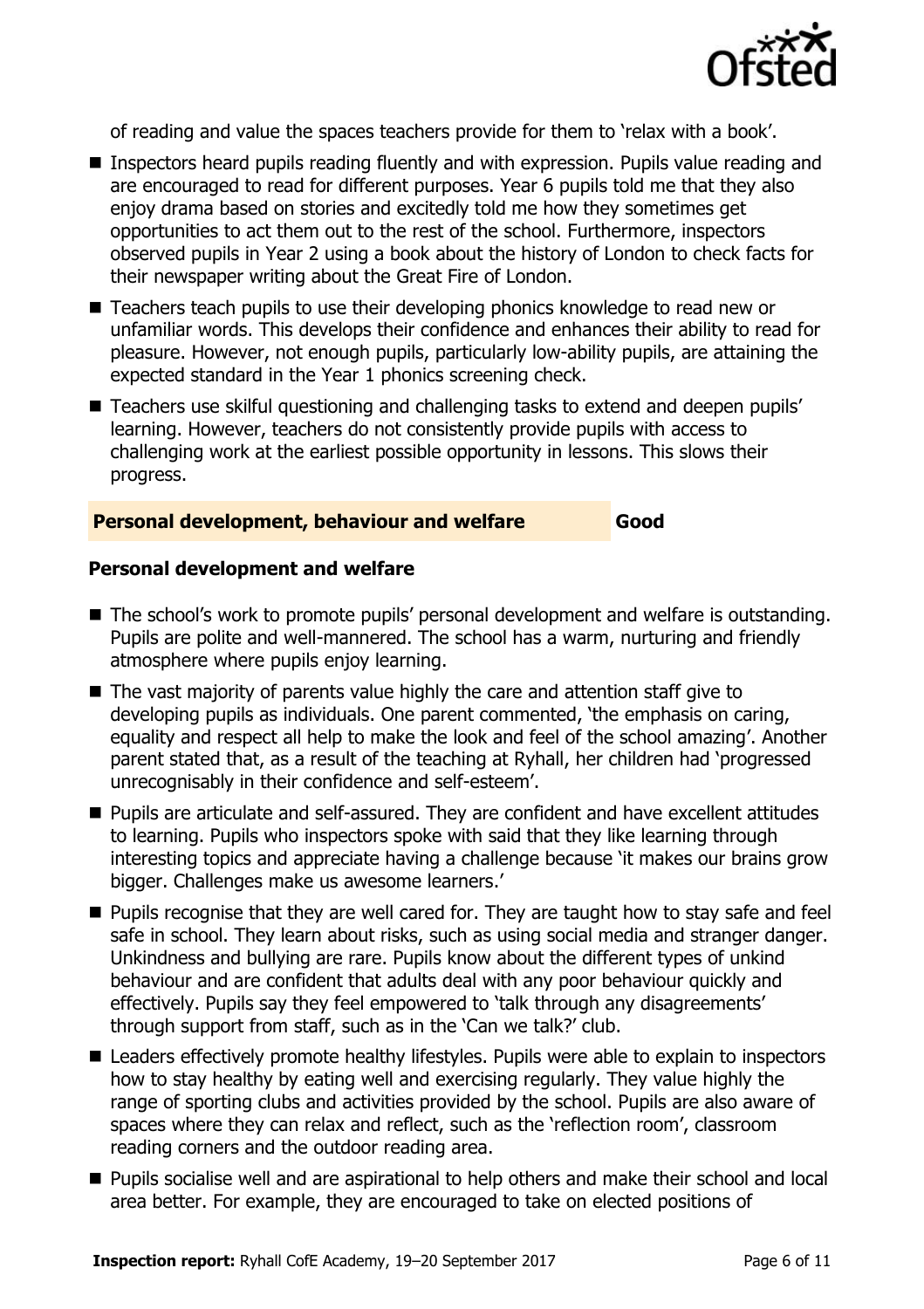

responsibility, such as for the school council, eco warriors and junior police cadet school officers. The collective school focus to ensure that every child can be successful in 'Looking back with pride and moving forward with confidence' is evident in the school's curriculum and nurturing ethos.

### **Behaviour**

- The behaviour of pupils is good. Staff model high expectations of behaviour well. As a result, pupils are courteous to their peers and to adults. They cooperate well to work and play happily together.
- **Pupils take pride in their school and behave well in lessons. Their conduct is** consistently good at most times of the school day. The majority of pupils respond quickly and appropriately to adults' instructions.
- **Pupils are articulate and speak highly of the improvements in behaviour in school. They** feel able to express their opinions and trust the adults in school, who they say support them well.
- **Pupils say they enjoy coming to school. Attendance is above the national average, with** pupils arriving punctually and ready for the day ahead.
- Leaders' actions to secure effective transition for children new to the school has ensured that pupils are well integrated and settled quickly into good routines. They understand and respond to the high expectations for behaviour.

### **Outcomes for pupils Good Good**

- Work in pupils' books shows that the large majority of pupils are making good progress in relation to their starting points, regardless of ability or background. Over time, pupils' knowledge and skills are improving and their understanding is deepening. This is true across a range of subjects, including reading, writing and mathematics.
- Teachers check their assessments of pupils' achievement in English and mathematics with other schools in the local area and within their trust. Senior leaders ensure that systems are robust and, because of this, they know that teachers' assessments are accurate.
- At the end of 2016, the proportion of children in the Reception class reaching agerelated expectations was greater than that found nationally. School information for current children shows that standards have remained high and have improved further in 2017.
- Disadvantaged pupils and those who have special educational needs and/or disabilities make good progress. Their progress is tracked carefully and teachers tailor additional support specifically to meet their individual needs. Over time, the difference between the outcomes of disadvantaged pupils and non-disadvantaged pupils diminishes.
- In key stage 2, pupils' progress was broadly in line with the national averages for reading, writing and mathematics. A higher proportion of pupils attained at the higher standards than in the previous year.
- In 2016, key stage 1 pupils' attainment was well above the national averages in reading, writing and mathematics. However, key stage 1 outcomes declined in 2017.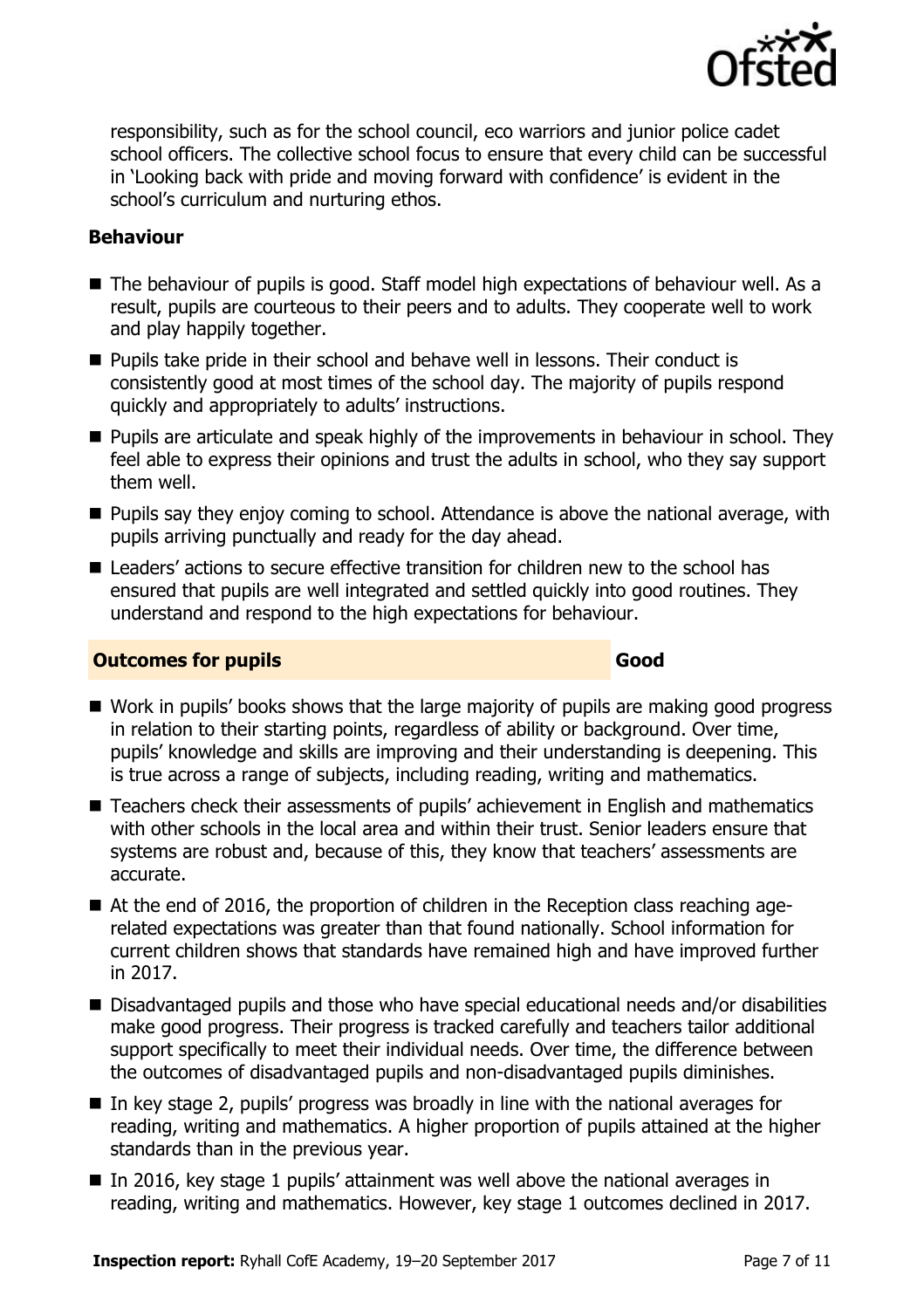

Leaders have acted promptly to better support these pupils in their learning. As a result, inspectors' scrutiny of these pupils' workbooks and of their learning currently in Year 3 shows that they are making good progress.

■ Despite leaders' improvements to the quality of teaching and learning in reading, this did not impact on Year 1 phonics outcomes, which were below those expected nationally.

#### **Early years provision Good**

- Children enter the early years with skills and knowledge appropriate for their age. From this point, they make good progress and the majority leave Reception with a good level of development. As a result, children are well prepared for Year 1.
- Leaders have created a stimulating and attractive environment to support children's learning. The indoor and outdoor classrooms encourage children to be curious and take an active interest in their learning. This means that children focus well on tasks they have been asked to do and are keen to explore their environment. Children take responsibility for their own learning in purposeful play. Consequently, they build on skills and knowledge taught to them by their teacher and teaching assistant.
- Relationships between adults and children are good. Children behave well and receive a high quality of care. They work and play happily together. They are proud of their work and are confident to talk to others about what they are learning. For example, one child proudly showed inspectors how he had worked with his friends to create a dam to stop water flowing down a path.
- Effective training and support brokered by the Peterborough Diocese Education Trust has improved provision and the quality of teaching is good. The teacher and teaching assistant work very well together. They assess the children's learning and plan lessons that meet children's needs well. This enables children to make good progress.
- Parental involvement is strong. Through an online assessment programme, parents can access information about how well their child is doing in school. The early years leader also arranges information events to better inform parents about their child's learning, such as in phonics. As a result, children are happy, confident learners and parents speak positively about the early years.
- The teaching assistant is deployed well. She models good language skills. She uses skilful questioning to extend and deepen children's thinking as they play, which results in children making good gains in their understanding.
- The number of disadvantaged children and those who have special educational needs and/or disabilities is too small to report on without the risk of identifying them.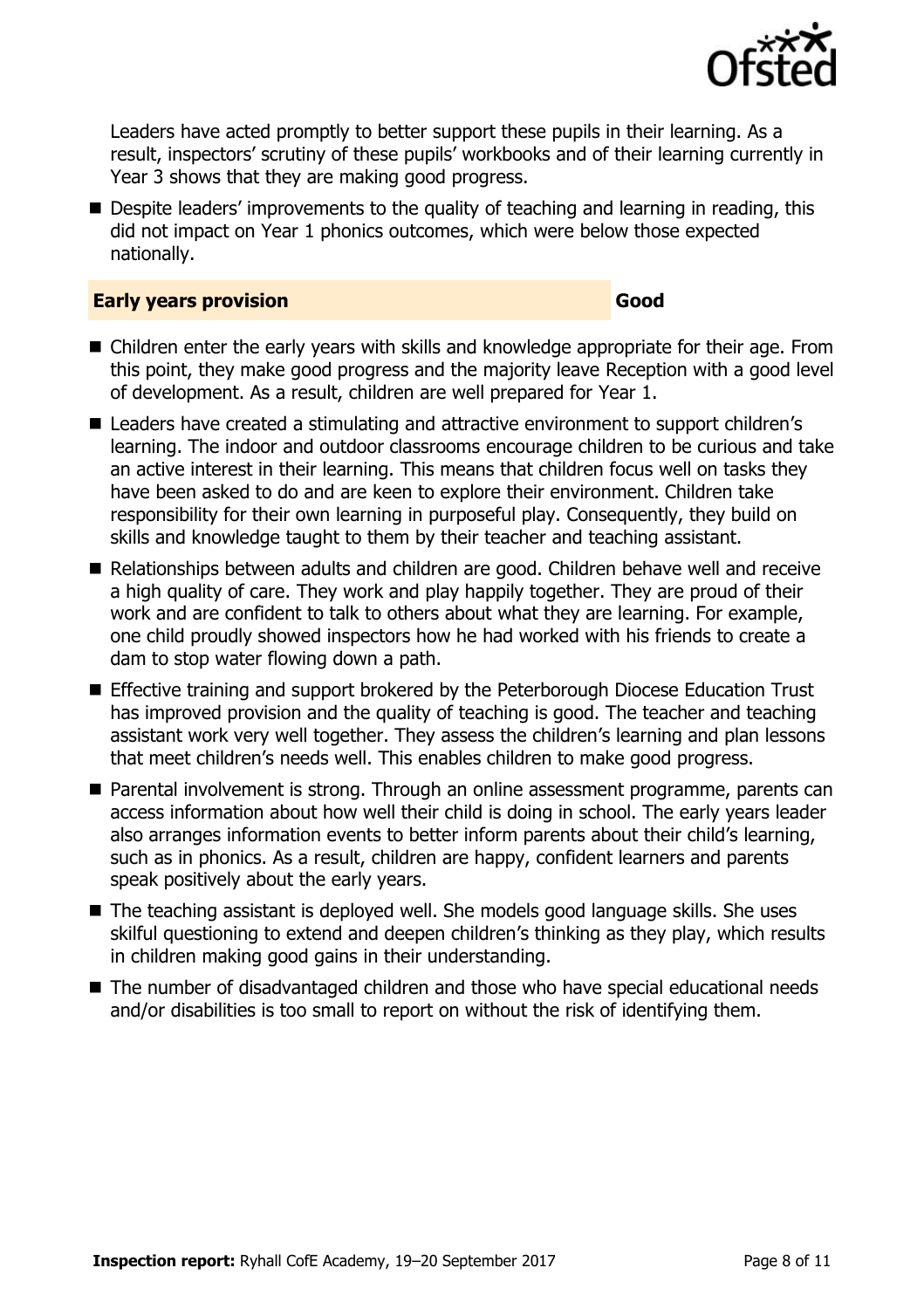

# **School details**

| Unique reference number | 141234   |
|-------------------------|----------|
| Local authority         | Rutland  |
| Inspection number       | 10035951 |

This inspection of the school was carried out under section 5 of the Education Act 2005.

| Type of school                      | Primary                    |
|-------------------------------------|----------------------------|
| School category                     | Academy sponsor-led        |
| Age range of pupils                 | 4 to 11                    |
| <b>Gender of pupils</b>             | Mixed                      |
| Number of pupils on the school roll | 173                        |
| Appropriate authority               | Board of trustees          |
| Chair                               | Amanda Rogers              |
| <b>Headteacher</b>                  | Katy Walker                |
| Telephone number                    | 01780 762447               |
| <b>Website</b>                      | www.ryhallceacademy.co.uk  |
| <b>Email address</b>                | head@ryhall.rutland.sch.uk |
| Date of previous inspection         | Not previously inspected   |

### **Information about this school**

- The school meets requirements on the publication of specified information on its website.
- The school complies with Department for Education guidance on what academies should publish.
- In October 2014, Ryhall Church of England Primary opened as an academy as part of the Peterborough Diocese Education Trust.
- Ryhall Church of England Academy is smaller than most primary schools.
- The majority of pupils are from White British backgrounds. The proportion of pupils from minority ethnic backgrounds or who speak English as an additional language is lower than the national average.
- The percentage of pupils eligible for the pupil premium is below the national average.
- The proportion of pupils who have special educational needs and/or disabilities is just below the national average.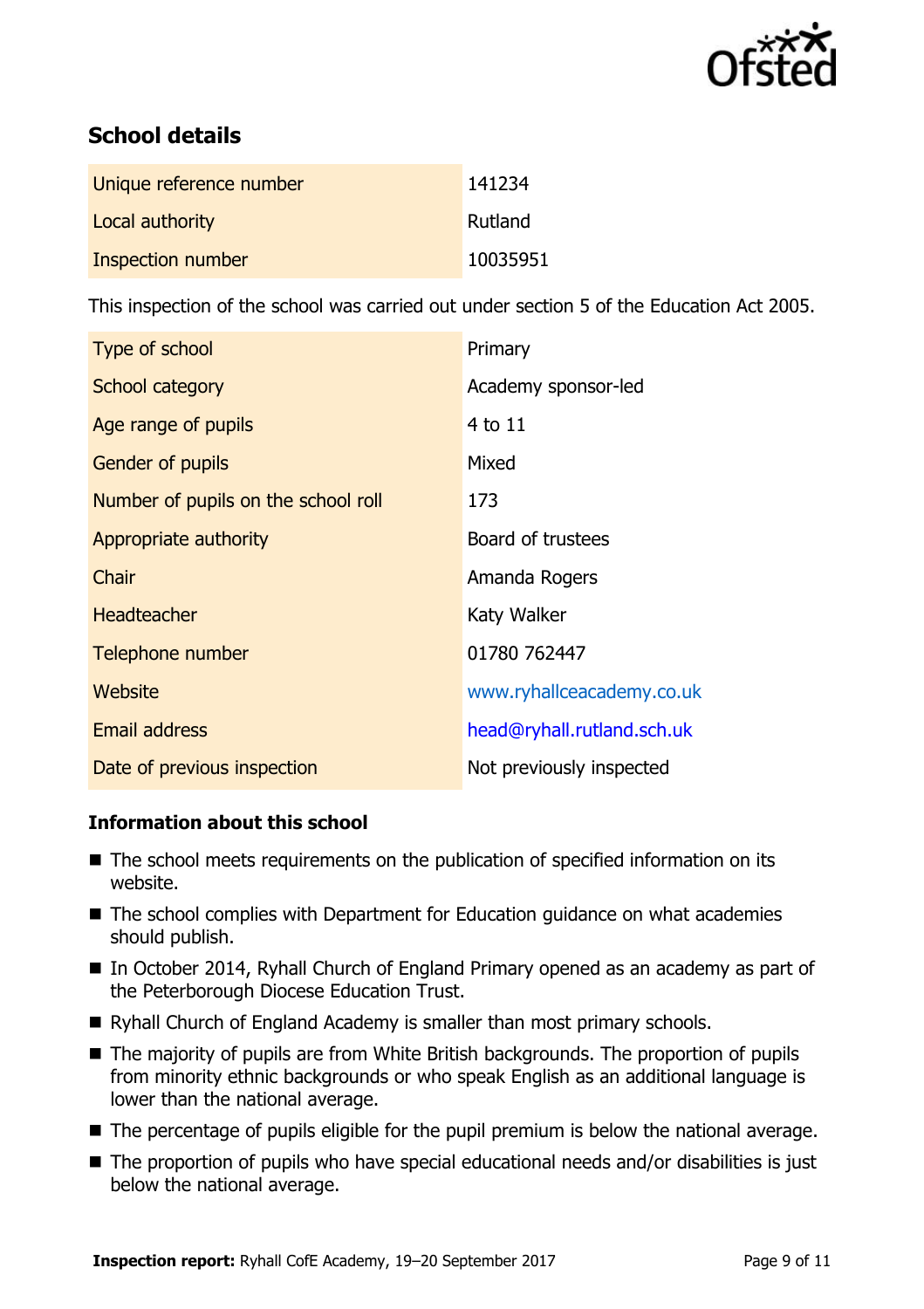

## **Information about this inspection**

- Inspectors observed teaching in all year groups, including two joint observations with the headteacher. They observed the teaching of reading and listened to pupils reading. Inspectors talked to pupils about their school and looked at examples of pupils' work.
- Inspectors held meetings with the headteacher, leader of the early years, middle leaders, representatives of the governing body and a school improvement officer for the Peterborough Diocese Education Trust.
- Inspectors spoke to parents informally at the start of the school day. They took account of the 53 responses to the Ofsted online questionnaire (Parent View).
- Inspectors looked at a range of documents, including: the school's self-evaluation of current performance and plans for improvement; a review of the school's performance by the Peterborough Diocese Education Trust; the school's most recent information on the achievement and progress of pupils; information relating to the safeguarding of pupils; the school's most recent information relating to the attendance of pupils; and minutes from a number of governing body meetings.

#### **Inspection team**

Stephanie Innes-Taylor, lead inspector Her Majesty's Inspector

**Vondra Mays Vondra Mays Condra Mays Ofsted Inspector**